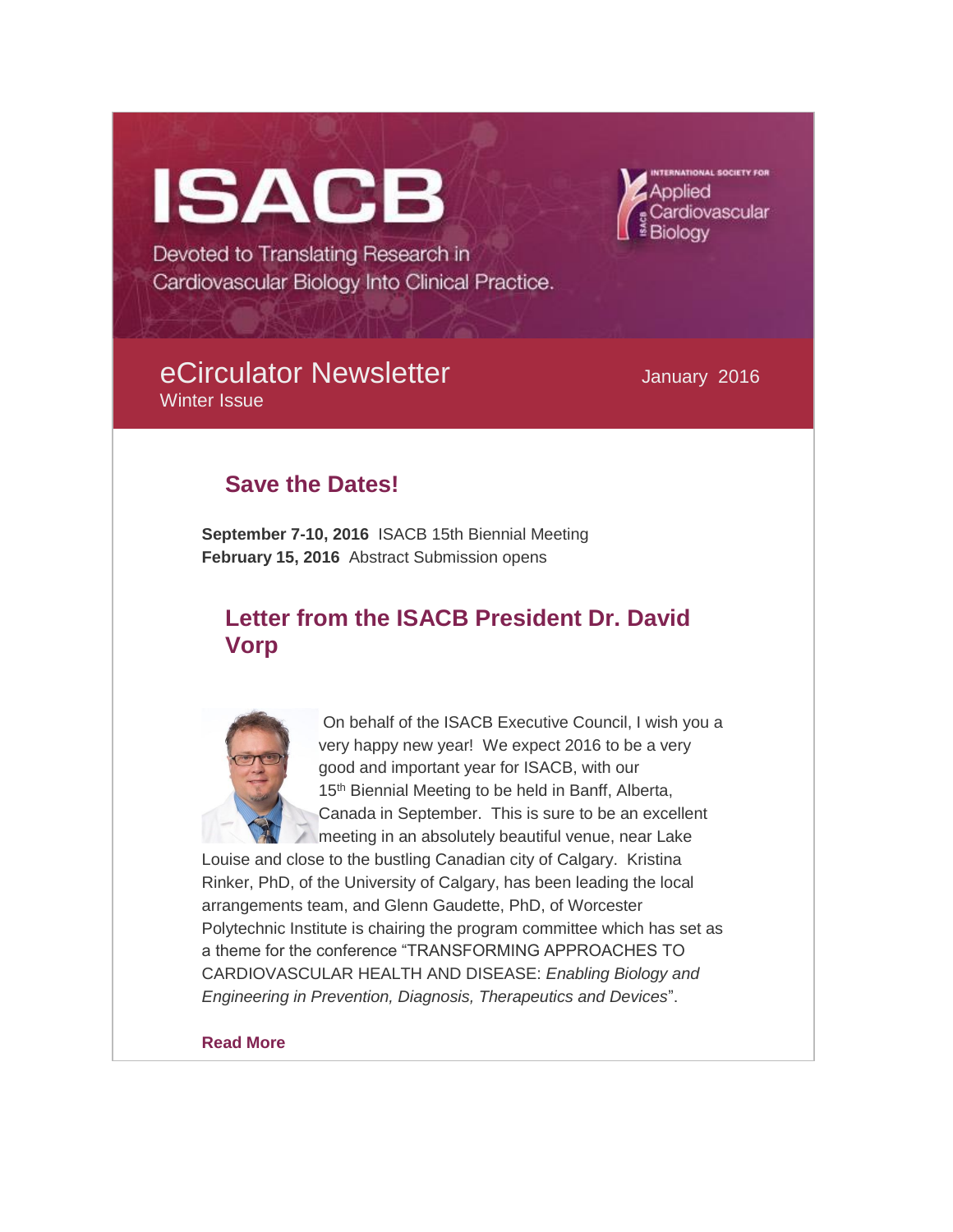## **Meet the eCirculator Editorial Team**

**The eCirculator Editorial Board** includes Elena Aikawa, MD, PhD (editor-in-chief), Julie Phillippi, PhD, Joshua Hutcheson, PhD, Kristina Rinker, PhD and Lisa Bowlin.

**[To learn more about each team member click here](http://isacb.org/about-the-ecirculator-editorial-team)**.

## **ISACB 2016 Biennial Meeting Highlights**

We are excited about the opportunity to bring the International Society of Applied Cardiovascular Biology (ISACB) Biennial meeting to Canada in 2016! The theme of the 15th biennial meeting is: Transforming Approaches BANFF, ALBERTA CANADA to Cardiovascular Health



**15TH BIENNIAL MEETING** 

and Disease: Enabling Biology and Engineering in Prevention, Diagnosis, Therapeutics and Devices. The meeting will be held at the Banff Conference Centre in Alberta, Canada from Wednesday, September 7, 2016 through Saturday, September 10, 2016.

#### **[Read More](http://isacb.org/2016-biennial-meeting-highlights)**

### **Webinar Corner**

In 2014, the ISACB initiated its **[Webinar Series](http://isacb.org/webinars)** as a new feature of ISACB membership. This new initiative was made possible in part through generous co-sponsorships from Medtronic and Instron. The inaugural webinar was delivered in December 2014 by distinguished physician-scientist and ISACB past-president Dr. Frederick Schoen of Brigham and Women's Hospital. Dr. Schoen's talk on "**Emerging Opportunities in Applied Cardiovascular Biology: Perspectives from the Heart"** was a fascinating retrospective of the field of heart valve devices and offered an inspiring future perspective where young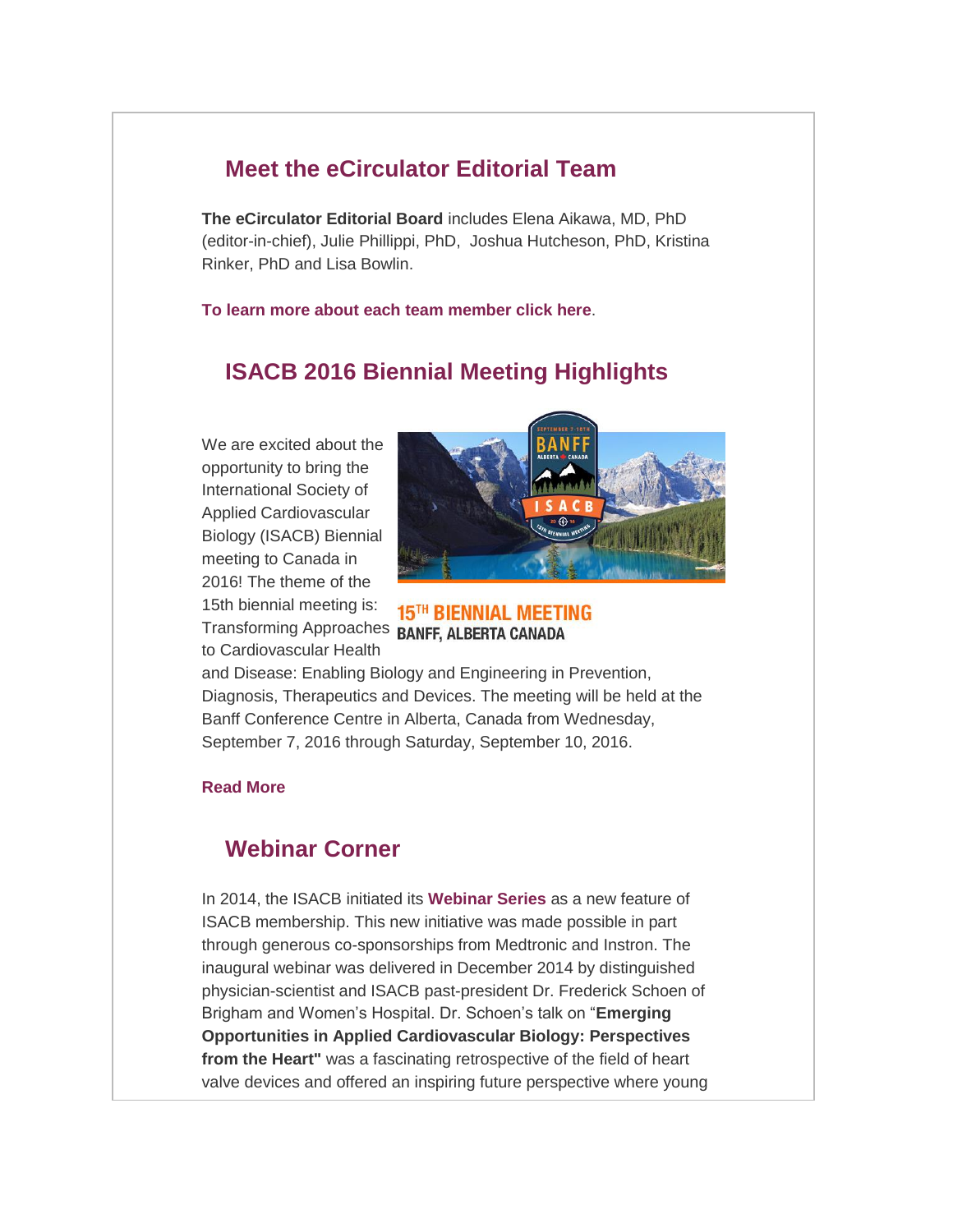investigators can have an impact at clinical interfaces in applied cardiovascular biology.

#### **[Read More](http://isacb.org/webinar-corner)**

# **Member Highlight - The History of ISACB by Peter Zilla, MD, PhD**

In a piece entitled "The Last Frontier", Peter Zilla reflects on the nearly 3 decades of ISACB and the loss of the first two ISACB Presidents in 2015.



*Six founding fathers of ISACB on one picture: from left to right Roland Fasol, Peter Zilla, Teddy Fischlein, Luke Brewster as the representative of the young generation; Bo Risberg; Mike Walker and Manfred Deutsch; Nuremberg, 2015.*

#### **[Read More](http://isacb.org/member-highlight-by-dr-peter-zilla)**

## **Scientific Profile - Regenerating Lost Myocardium by Paul Fedak, MD, PhD**

Loss of viable myocardium following acute ischemic injury triggers maladaptive structural remodeling and eventual progression to heart failure. As clinicians, we aim to minimize the window between the initial infarct event and subsequent medical intervention to preserve as much of the healthy myocardium as possible. However, despite our best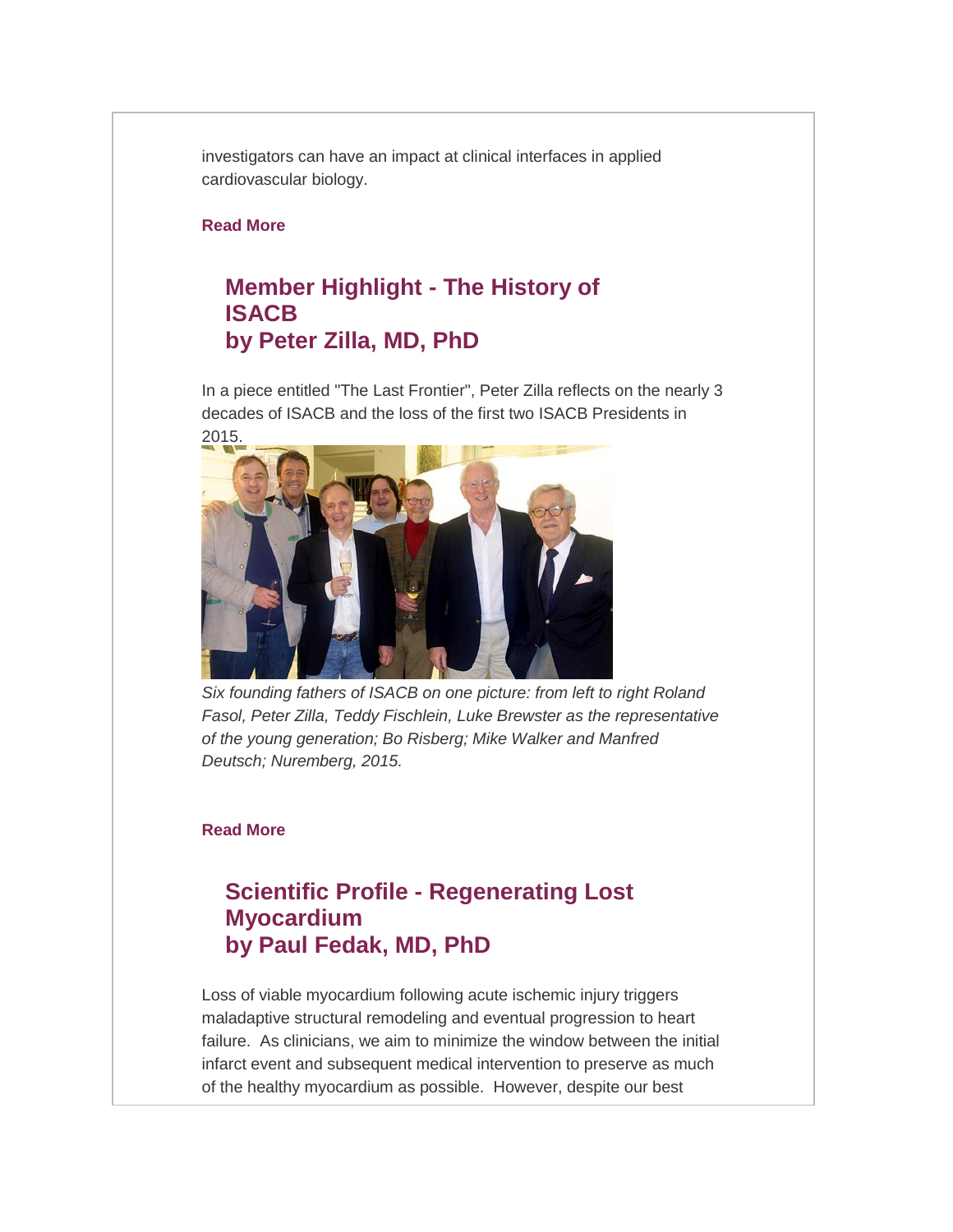efforts, a growing number of patients surviving their myocardial injury succumb to progressive myocardial loss, fibrosis, maladaptive structural remodeling and eventual heart failure.

#### **[Read More](http://isacb.org/scientific-profile-by-dr-paul-fadak)**

## **Remembering Allan Callow by Peter Libby, MD**

The field of vascular surgery and applied cardiovascular biology lost a ground-breaking leader, colleague, and friend, Dr. Allan D. Callow, in December 2015, just shy of his living a full century. Dr. Callow was a pioneer in vascular surgery, present at the dawn of the era of prosthetic vascular grafting. He contributed particularly to perfecting carotid endarterectomy, as part of the vast clinical practice that preoccupied his early career. His restless intellect and insatiable curiosity, however, compelled him to probe ever deeper into understanding the mechanisms of the diseases that he treated as a practitioner, and to explore approaches that harness vascular biology to improve the invasive treatment of vascular disease.



*From left to right, Peter Libby, Una S. Ryan, and Allan D. Callow.*

#### **[Read More](http://isacb.org/remembering-allan-callow-by-dr-peter-libby)**

## **ISACB Member News**

Highlighting the Publications, Grants, Honors and Awards of ISACB Members.

#### **[To read click here](http://isacb.org/member-news)**